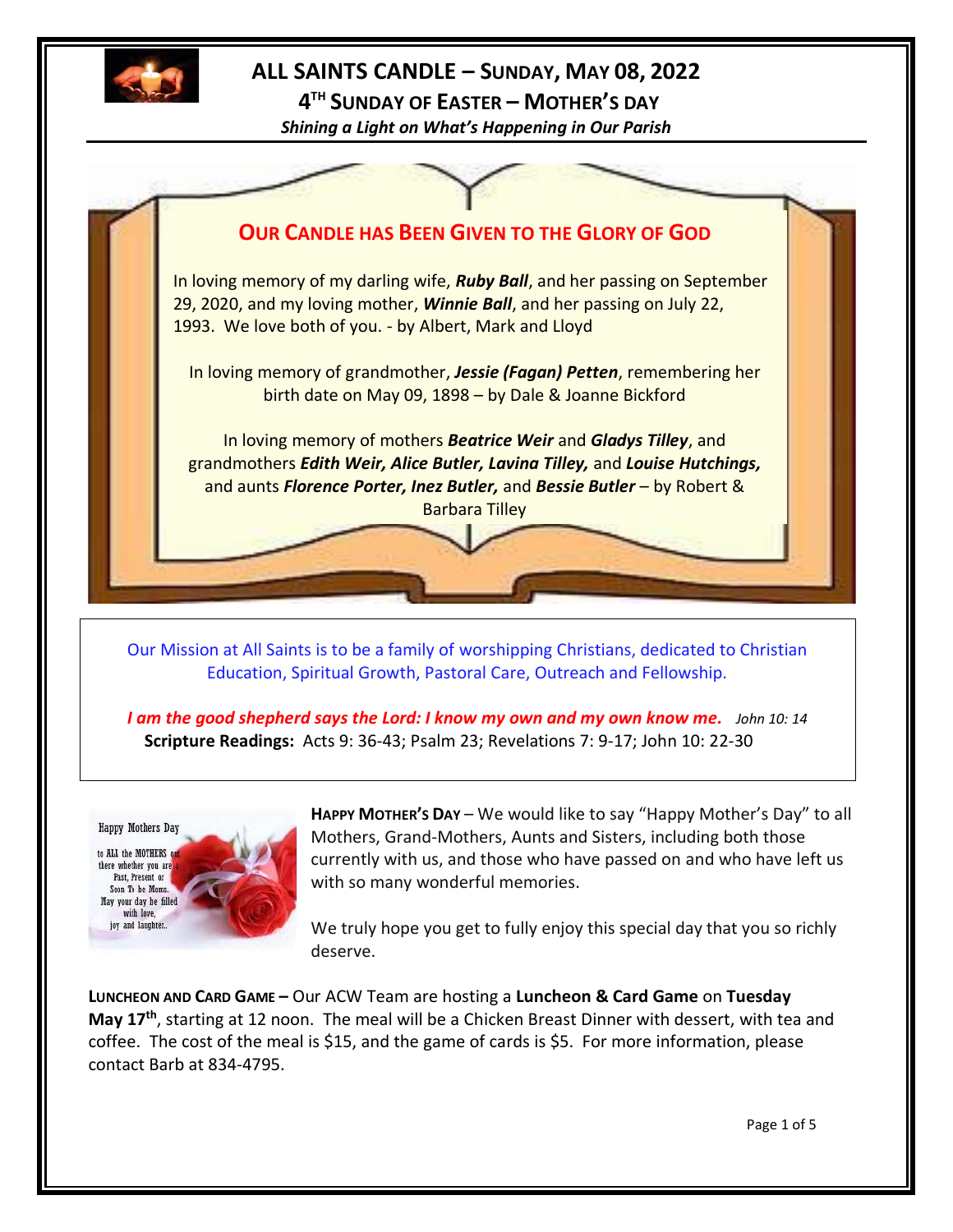**ELECTRONIC ROADSIDE BILLBOARD –** For several years now, Vestry and the Finance Team have been considering the erection of an electronic roadside advertisement sign, but like many things, it was placed on the back-burner due to the challenges of COVID-19. Vestry and many Parishioners view this project as a way to raise our Parish's profile in the community, and to promote our activities such as liturgical, mission and fundraising.

**CONGRATULATIONS TO OUR 39 CONFIRMATION CANDIDATES -** On Monday and Tuesday evening of this past week, 39 of our youth were confirmed by Bishop Sam Rose. They had a very interesting and fun filled program, and we wish them all the best in their future journeys.

**SUNDAY SCHOOL EVERY SUNDAY -** We are extremely pleased with the participation in our recently re-



activated children's Sunday School Program. Each Sunday morning children of all ages are invited into our Chapel for Sunday school activities, while parents, grandparents and friends continue to celebrate the morning Eucharist.

**HOLY BAPTISM – 2 ND SUNDAY OF EVERY MONTH –** We are happy to announce that effective June 12<sup>th</sup>, Holy Baptism will commence as a part of our regular Sunday morning service. This is a great opportunity to welcome new families into our Parish as we 'Pass the Light' to these young children.





The *Alongsiders* are part of the outreach ministry at All Saints Parish CBS. *Alongsiders* are those of us who cannot attend church because of sickness, immobility, or age and still want to be a part of our worship. *Alongsiders* pray alongside of us at home while the rest of us pray

together in Church. They are the wider community of prayers whom we do not see in Church each Sunday. Together we are faithful and powerful in prayer. A set of prayers for each week of the month are distributed to the *Alongsiders* at the beginning of each month, and a digital copy is available from our website by [clicking here.](http://allsaintsparish.ca/community-organizations#Alongsinders) If you know of anyone who would like to become an *Alongsider*, please do not hesitate to contact the Parish Office at 834-4501.

We are proudly a very active Parish, and we must be able to maximize the benefits of any fundraising efforts and services that we make available to the public, including catering services, take-out dinner sales, our weekly Tea Room ministry, Blood Donor Clinics, Flu Shot Clinics, COVID vaccination clinics, and the list goes on. We also have a need to continuously let our congregation know about the myriad of Church services and celebrations that we host from time to time. And of course, there is also the opportunity for a new revenue stream by selling public advertisement space.

This project was unexpectedly given a wonderful kick-start by the recent request to fulfill the wishes of one of our most active Property and Planning team leaders and workers for many years, the late David Butler. To date we have collected \$3,325 towards an 'expected target' of \$15,000 to \$20,000 (price to be finalized over the coming weeks.). We welcome your generous support, and we will begin providing weekly donation updates in *The Candle*.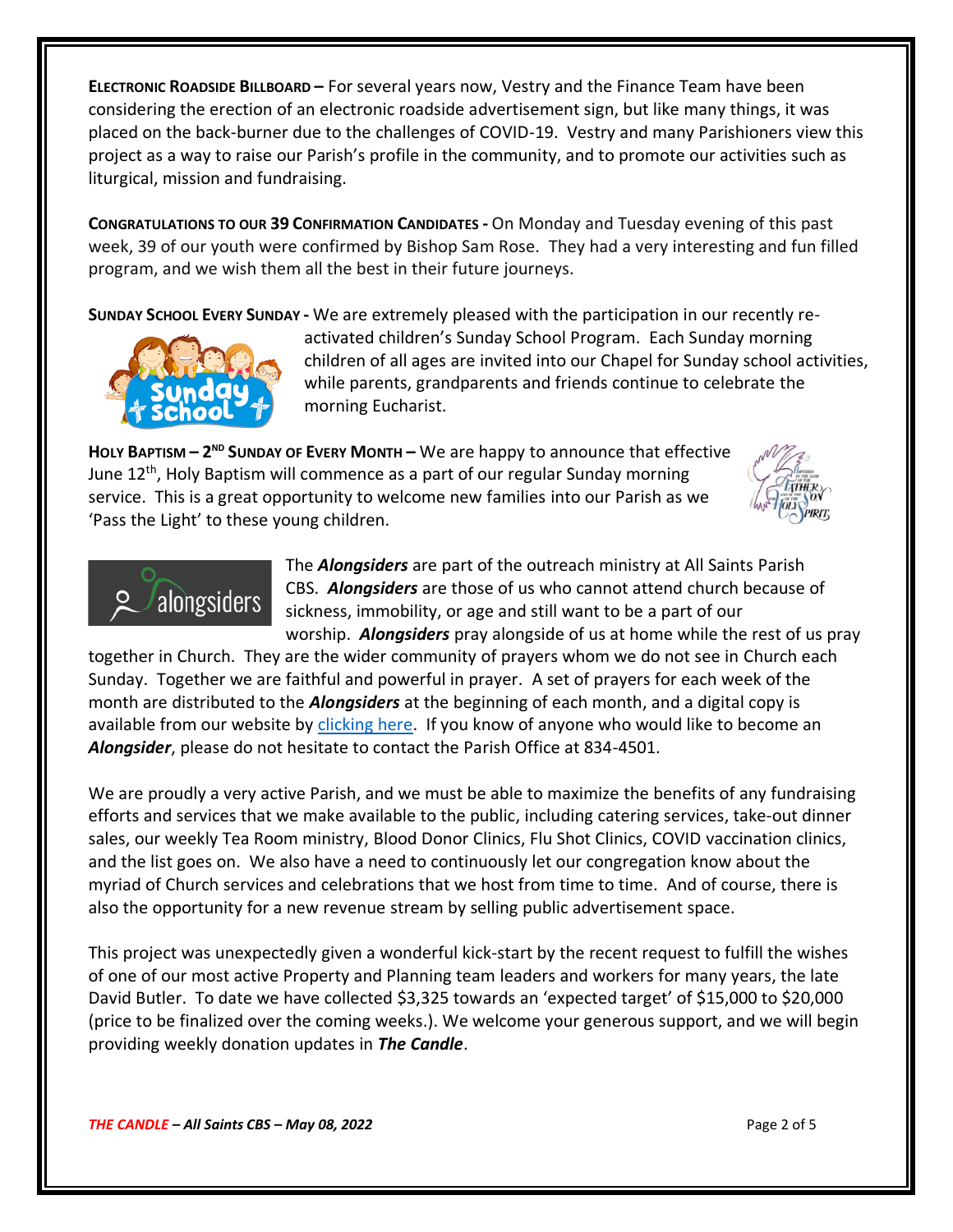**NOMINATIONS FOR VESTRY -** There are currently seven positions open for election and/or appointment. If you are interested in a seat on Vestry, and becoming a part of this exciting and necessary management Team, please forward your name to the Parish Secretary at… [secretary@allsaintsparish.ca](mailto:Nominations%20for%20Vestry%20%20There%20are%20currently%207%20positions%20open%20for%20election.%20%20If%20you%20are%20interested%20in%20a%20seat%20on%20Vestry,%20and%20being%20a%20part%20of%20this%20exciting%20management%20Team,%20please%20forward%20your%20name%20to%20the%20Parish%20Secretary%20at…%20secretary@allsaintsparish.ca%20%20?subject=Nominations%20for%20Vestry)

**MEN'S FELLOWSHIP GROUP HAS RE-STARTED -** We are delighted to announce that our Men's Fellowship Group has returned and is welcoming new members. One of our first projects was to prepare a luncheon for the Confirmation Candidates on Saturday of last week. We served to a very large group 39 candidates, along with their sponsors and parents. A great time was had by all. If you have any



questions or would like to join us, please contact Percy Greenslade at 682-1180

**AGM COMMITTEE REPORTS -** Committee Chairs are asked to prepare their annual reports in preparation for our AGM, which is scheduled for Sunday, May  $15<sup>th</sup>$ . Please email them to the Parish Secretary at [secretary@allsaintsparish.ca](mailto:Committee%20Chairs%20are%20asked%20to%20prepare%20their%20annual%20reports%20in%20preparation%20for%20our%20AGM,%20which%20is%20tentatively%20scheduled%20for%20April%2024th%20(subject%20to%20change).%20%20Please%20email%20them%20to%20the%20Parish%20Secretary%20at%20secretary@allsaintsparish.ca%20%20?subject=AGM%20Committee%20Report)

**PWRDF - UKRAINE EFFORT –** Ever since the war in Ukraine began on February 24, over five million



Ukrainians have been forced to flee their country for safety. You can help PWRDF to support Ukrainians with your donations, either by dropping it in our collection plate or our secure dropbox, or by eTransfer to [donations@allsaintsparish.ca.](mailto:donations@allsaintsparish.ca) Please be sure to indicate to us that it is for Ukraine.

WE ARE SEEKING MEMBERS TO JOIN A MINISTERIAL TEAM AS WE MOVE FORWARD WITH "HOPE AND FAITH"  $-$  All Saints has witnessed many changes in our Church over the past three years, and in our efforts to move forward within our "new normal", we are hoping to rebuild our numerous groups and ministries. Each Team provides an opportunity for fun and fellowship. We look forward to seeing you as a member of one of these wonderful Ministerial Teams: *Altar Guild, Eucharist Assistant, Funeral Reception, Lectern Reader, Liturgical Planner, Offertory Counter, Server (must be confirmed), Sides Person, Greeter, and many more.* Simply call our Office at 834-4501 or email us at [office@allsaintsparish.ca.](mailto:office@allsaintsparish.ca) You may also visit our website at [allsaintsparish.ca](/Users/ralphfagan/Documents/All%20Saints%20Parish/Candle/ASP%202022%20Candle/allsaintsparish.ca) to complete our online form, or download the form for printing and completion, which you can then drop in a collection plate or at the Parish Office.

**PARISH HALL IS NOW AVAILABLE FOR ALL RENTALS –** We are delighted that our Parish Hall is now available for all types of rentals: Baby Showers, Bridal Showers, Weddings, Business Meetings, and any other organizations needing a place to meet. To place your booking, please call our Office at 834-4501, or via email at office@allsaintsparish.ca

**ALL SAINTS TEA ROOM –** We invite you to join us each Wednesday at noon for some great food, fun, and fellowship. If you have any questions, please contact Enid Haines at 682- 9367, or Aura at 682-3775.



**JOIN OUR LIVE STREAMING TEAM -** If you feel you could help us with this *very rewarding ministry*, we would love to have you on our Team. It is not as complicated as one might think, so please do not

*THE CANDLE – All Saints CBS – May 08, 2022* Page 3 of 5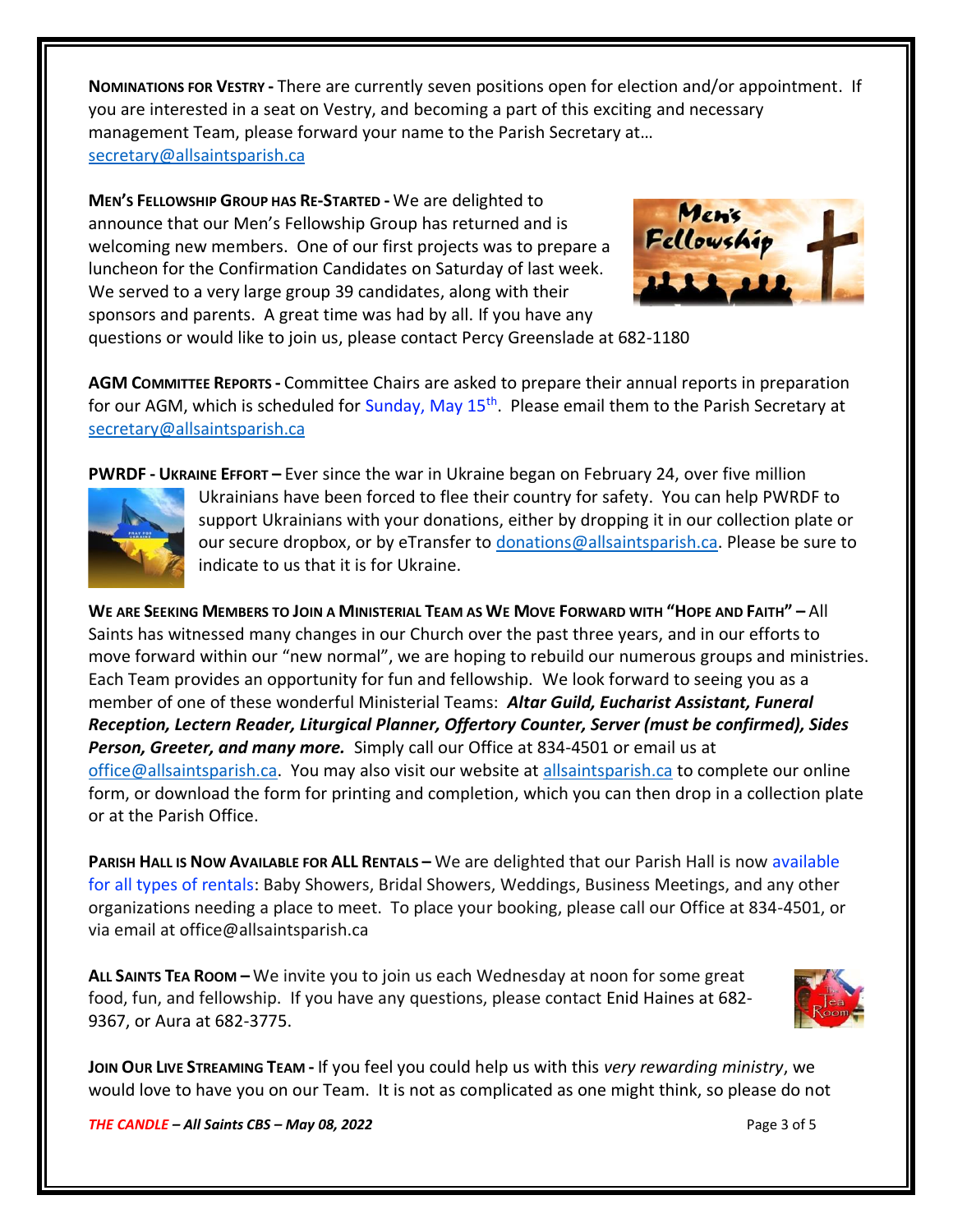feel intimidated. If you are able to assist, please contact the Communications Team via email at: [communications@allsaintsparish.ca](mailto:communications@allsaintsparish.ca?subject=Live%20Streaming%20Team) 



**DO WE HAVE YOUR EMAIL ADDRESS? -** If we do not already have your email address on file, and you would like to receive our regular weekly bulletins and information updates, please email it to [communications@allsaintsparish.ca,](mailto:communications@allsaintsparish.ca?subject=eMail%20Address%20Update) or simply [click here](http://allsaintsparish.ca/email_updates) to complete our online email registration form.

**SPONSORING 'THE CANDLE' -** We invite you to sponsor our weekly bulletin, **'***THE CANDLE***'**, and have it dedicated in memory of a loved one. Your personal tribute will be prominently posted on the Bible graphic located at the top of the front page, and your kind donation of \$25 would be greatly appreciated.



Additionally, you can honor a loved one by posting your favourite picture, along with a memorial verse, and your kind donation of \$50 for this full-page tribute is greatly appreciated. A paper copy of '*THE CANDLE*' is distributed at all Sunday services, and a digital copy is permanently archived on our Parish website at [allsaintsparish.ca](http://allsaintsparish.ca/thecandle.html)

**CHURCH OFFERTORY -** Our secure drop-slot, located at the top of the stairs, is always available, and



checked daily. For your convenience, you can also e-Transfer your offering to [donations@allsaintsparish.ca.](mailto:donations@allsaintsparish.ca) And of course, we always encourage you to consider signing up for our eGivings program which automatically deposits your offering at whatever interval you choose: weekly, bi-weekly, or monthly. Simply [click here](http://allsaintsparish.ca/egiving-online-information-form) to register, or go to our website and follow the eGiving notes. If you

have [any](https://wfsites-to.websitecreatorprotool.com/870a5dd5.com/Admin/%7BSK_NODEID__22939341__SK%7D) questions, please email your Finance Team at [finance@allsaintsparish.ca,](mailto:finance@allsaintsparish.ca) or call our Office at 834-4501.

**GOSPEL CONCERT** - St. Lawrence in Portugal Cove are hosting a Gospel Concert featuring Jacob's Passage on May 15, starting at 7:00pm. The cost is \$10 per person at the door, with complimentary refreshments served at the intermission. Please come and bring a friend!!

**TOPSAIL UNTIED CHURCH MEN'S CLUB FLIPPER DINNER** - Topsail United Church Men's Club will be holding a takeout Flipper Dinner on Monday May 16. Pick up will be from 4:30pm until 6:00pm. Tickets are \$25 and must be paid for in advance. No sales at the door. To Purchase please call the Church Office between 9:00 to 12:00, Monday-Friday at 834-4567

# **IN MEMORIAM – CEMETERY FUND**

- In loving memory of *Alex Crewe and Roger Crewe* by Joyce, Brenda, and Tiffany
- In memory of *Lillian & Oliver Watton* by Myrtle Dunham

# **IN MEMORIAM – GENERAL OPERATIONS**

- In memory of *David Butler* by Susie & Willie Cable
- In memory of *Ernest Caines*, remembering his death on May 4, 1999 by May and Family
- In memory of *Israel Eason*, remembering his death on May 29, 1962 by May and Family
- In memory of my dad, *George Janes*, remembering his birthday on May 3rd by Georgina, Glen, Ryan and Victoria

### *THE CANDLE – All Saints CBS – May 08, 2022* Page 4 of 5